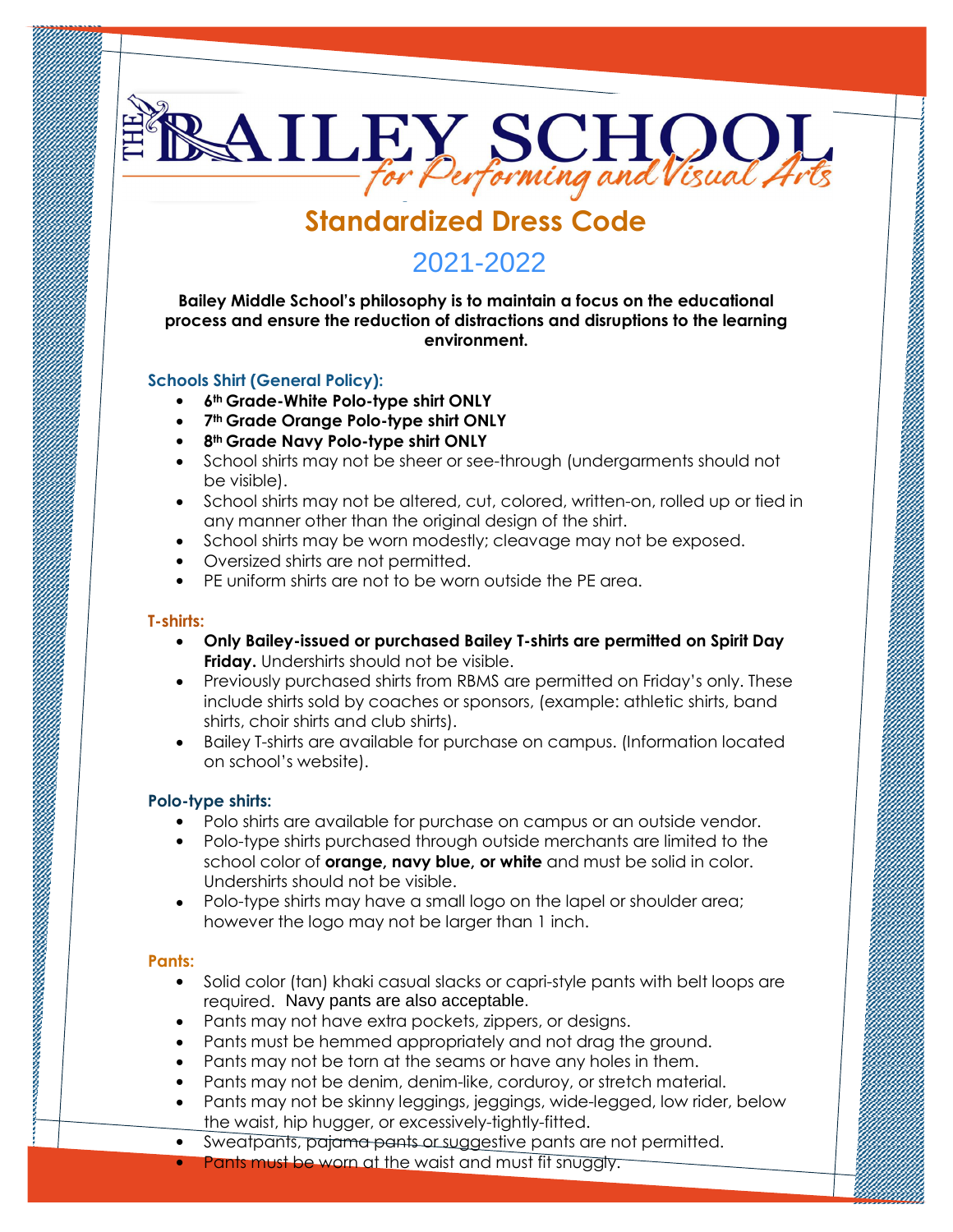- PE or athletic shorts are not to be worn under pants.
- Pants may not be oversized, baggy, or sagging.

#### **Shorts:**

- \*\*NEW THIS YEAR: Navy shorts and pants are allowed.
- Solid color (tan) khaki casual shorts with belt loops are required.
- Shorts must be no more than 6 inches from the floor when kneeling(length).

- Shorts may not have extra pockets, zippers, designs or holes and must be hemmed appropriately.
- Skorts are not permitted
- PE or athletic shorts are not to be worn undershorts.
- PE or athletic shorts are not permitted outside the PE area.

### **Skirts:**

• Skirts and skorts are not permitted for standardized dress at Bailey Middle School.

#### **Shoes:**

- Shoes should provide adequate support and safety.
- Flip-flops, horseshoes, slippers, steel toe boots and slides are notpermitted.
- Shoes with heels higher than 2 inches are not permitted.
- High boots are not permitted; boots must be below theknee.

# **Jackets:**

- Plain/solid navy blue, orange, black, grey, or white sweaters, sweatshirts, crewneck sweatshirts, zipper sweatshirts, jackets, or coats are permitted.
- NO HOODIES. Please do not purchase them as a part of your child's school uniform. They will be confiscated.

- be removed completely. Jackets may have a small logo on the lapel or shoulder area; however, the logo may not be larger than 1 inch. •
- Vests (of any style) are not permitted. •
- No oversized outerwear is permitted. •
- Jean jackets (denim or denim-like like) are not permitted or any color. •
- Official Bailey jackets are sweatshirts are permitted. •
- RBMS standardized shirt (described above) must be worn underneath outerwear at all times. •

# **Belts:**

- Plain leather or cloth black or brown belts are permitted.
- NO initials, oversized buckles, studs, metal trappings or oversized so the belt hangs down.
- No graphics or labels on belts are permitted.

# **Hats:**

- No head gear of any kind is permitted, including bandanas, caps, beanies, hats, doo-rags, crotchet scarves, or hoods.
- Hats should not be visible on campus.

#### **Grooming:**

• Appropriate appearance and hygiene are expected each day.